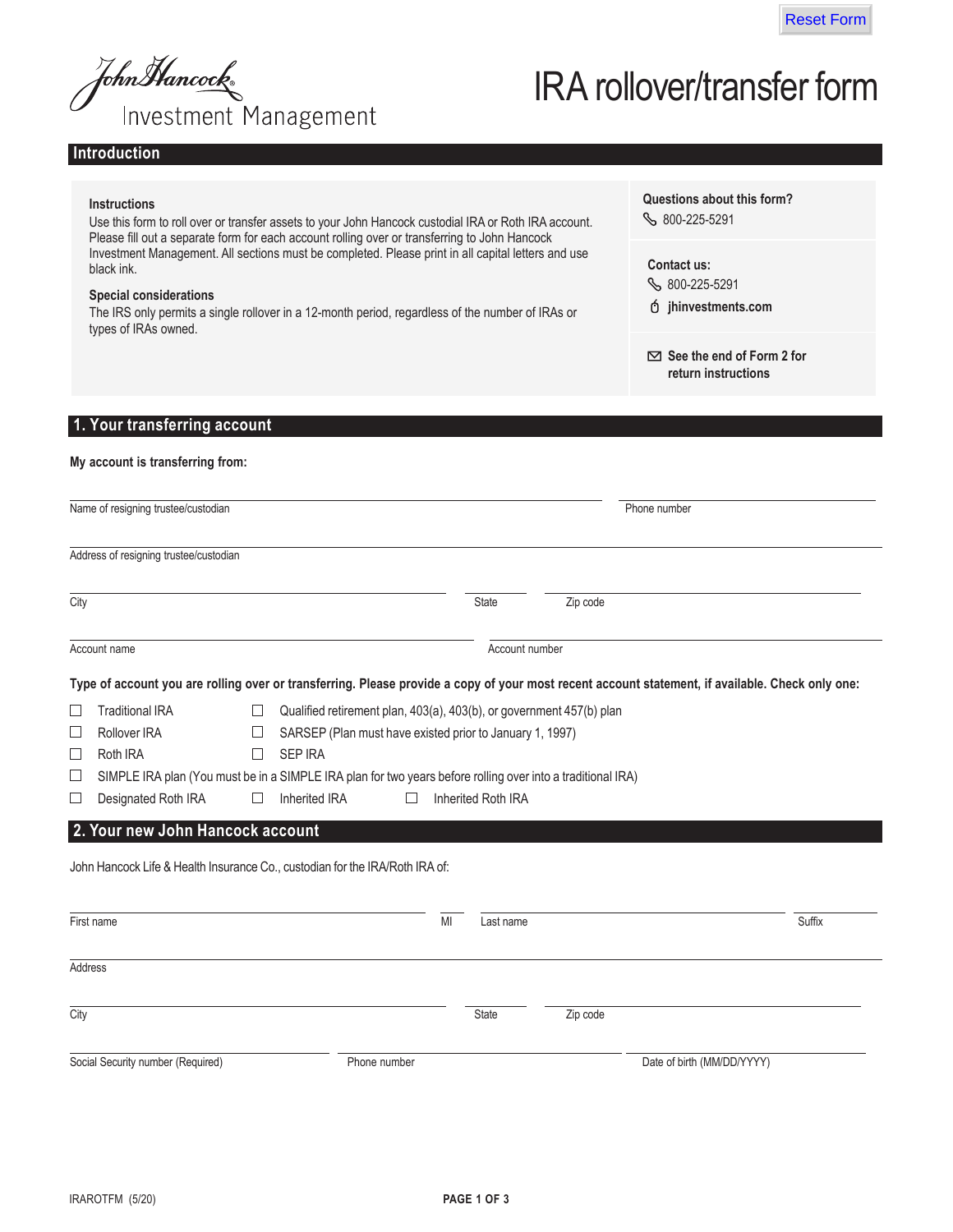## **3. Asset transfer information**

#### **Please check one of the following:**

- $\Box$  I am opening a new account and have attached a new IRA adoption agreement (Form 1).
- $\Box$  Please deposit the proceeds of my rollover/transfer into my existing John Hancock IRA/Roth IRA, listed below:

| Fund name                                                                                                              | A | <b>Account number</b> | $%$ or \$                                    |
|------------------------------------------------------------------------------------------------------------------------|---|-----------------------|----------------------------------------------|
|                                                                                                                        |   |                       |                                              |
|                                                                                                                        |   |                       |                                              |
|                                                                                                                        |   |                       |                                              |
|                                                                                                                        |   |                       |                                              |
| To the resigning trustee or custodian:                                                                                 |   |                       |                                              |
| Please $\Box$ liquidate or $\Box$ transfer in kind (reregister) $\Box$ all or $\Box$ part (\$                          |   |                       | ) of the accounts listed below, and transfer |
| the proceeds to my new or existing John Hancock IRA/Roth IRA $\Box$ immediately or $\Box$ at maturity (if applicable). |   |                       |                                              |
| If you have more than one account, please list all the account numbers below:                                          |   |                       |                                              |

| <b>Account number</b> | All or part $(\$)$ | Liquidation/maturity date (MM/DD/YYYY) |
|-----------------------|--------------------|----------------------------------------|
|                       |                    |                                        |
|                       |                    |                                        |
|                       |                    |                                        |
|                       |                    |                                        |
|                       |                    |                                        |

### **4. Acceptance by the new custodian (John Hancock Life & Health Insurance Co.)**

#### **(To be completed by John Hancock Life & Health Insurance Co.)**

We agree to accept custodianship and the transfer described above for the John Hancock IRA/Roth IRA plan established on behalf of the individual named above. John Hancock Life & Health Insurance Co. accepts its appointment as successor custodian of the above IRA/Roth IRA account and requests the liquidation of assets as indicated above.

Charles A Acceptance by

 Charles A. Rizzo—Vice President John Hancock Life & Health Insurance Co

Note: This plan is not effective until its receipt has been acknowledged through a confirmation statement mailed by the custodian to the depositor.

### **5. Signature, taxpayer identification number, and certification**

#### Note: You must sign and enter your taxpayer identification number below. Your account cannot be established without this required information.

I authorize the transfer of my assets as indicated above. If I am establishing a new account, I hereby adopt this IRA/Roth IRA plan, appointing John Hancock Life & Health Insurance Co. to serve as custodian and to perform the administrative services of this plan. I have received and read the prospectus(es) for the fund(s) in which I am making my IRA/Roth IRA investment. In addition, I have received and read a copy of the IRA adoption agreement, custodial agreement, and disclosure statement, and I understand the eligibility requirements for the type of IRA deposit I am making, as well as any fees to which my account(s) may be subject. I understand that I am responsible for determining my eligibility for an IRA/Roth IRA each year I make a contribution, and that all contributions I make are within the limits set forth by the tax laws. I also assume complete responsibility for the tax consequences of any contributions (including rollover contributions) and distributions that I make. I acknowledge that identifying information is required before the account can be opened and is subject to verification by my financial professional, the fund, or its agents. If verification is unsuccessful, John Hancock may close my account, redeem my shares at the next net asset value, minus anv applicable sales charges, and take other steps that it deems reasonable. I understand that, under certain circumstances, if no activity occurs in my account within a time period specified by my state's laws, my shares may be transferred to the appropriate state.

Note: The rules for transferring abandoned property vary state by state, so we suggest you contact your state's department of abandoned property if you have any questions regarding requirements.